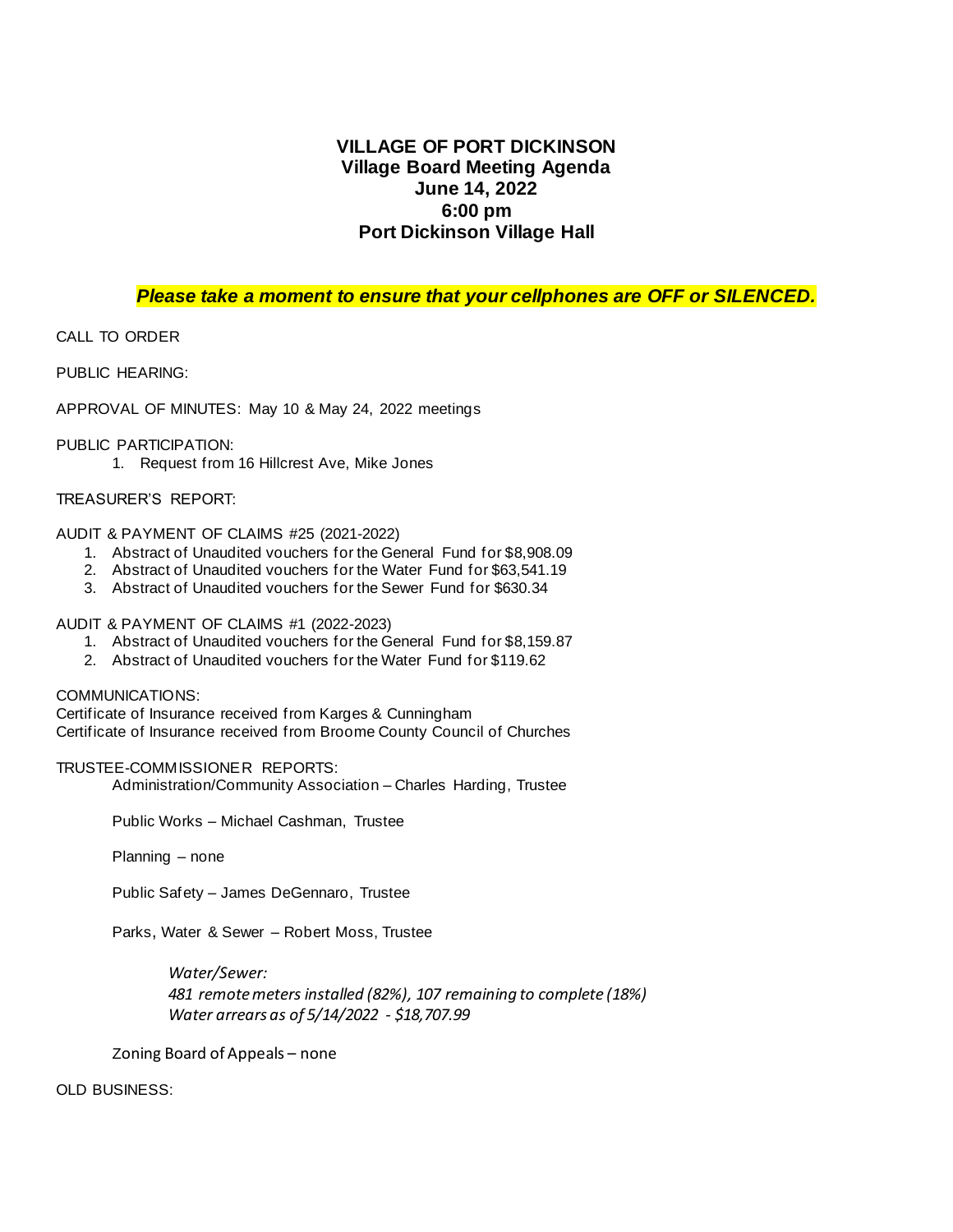RESOLUTIONS FOR APPROVAL:

- 1. Resolution scheduling a Public Hearing on July 12, 2022 at 6:00PM on proposed Local Law 7-2022, A LOCAL LAW AMENDING CHAPTER 65 OF THE VILLAGE CODE ENTITLED "ZONING" REGARDING PARKING
- 2. Resolution continuing the retainer agreement with Coughlin & Gerhart with fees for hourly rate matter at \$250/partners, \$200/associates, and \$165/paralegals.
- 3. Resolution approving an amendment to Section 156.00 OPIOID OVERDOSE PREVENTION PROGRAM of the Village of Port Dickinson Policies and Procedures.
- 4. Resolution authorizing the hiring of Brenden McDevitt as a part-time Police Officer effective 6/15/2022 at a salary of \$20/hr.
- 5. Resolution scheduling a Public Hearing on 7/12/22 at 6:00M on proposed LOCAL LAW NO. 7 OF 2022, A LOCAL LAW AMENDING CHAPTER 65 OF THE VILLAGE CODE ENTITLED "ZONING" REGARDING PARKING
- 6. Resolution scheduling a Public Hearing on 7/12/22 at 6:01PM on proposed LOCAL LAW NO. 8-2022, A LOCAL LAW AMENDING CHAPTER 24 OF THE VILLAGE CODE ENTITLED "BRUSH, GRASS AND WEEDS"
- 7. Resolution scheduling a Public Hearing on 7/12/22 at 6:02PM on proposed LOCAL LAW NO. 9 OF 2022, A LOCAL LAW AMENDING CHAPTER 62 OF THE VILLAGE CODE ENTITLED "WATER" REGARDING UNMETERED USE
- 8. Resolution adopting Local Law 5-2022 as follows:

#### **VILLAGE OF PORT DICKINSON**

#### **RESOLUTION APPROVING LOCAL LAW NO. 5-2022**

At a meeting of the Village Board of the Village of Port Dickinson, held at Village Hall, 786 Chenango Street in said Village on the 14th day of June, 2022, the following resolution was offered and seconded:

**WHEREAS**, notice was given that the Village Board will hold a public hearing on June 14, 2022 at 6:00 p.m. for Local Law No. 5 of the year 2022 entitled "A LOCAL LAW AMENDING CHAPTER 22 OF THE VILLAGE CODE ENTITLED 'ANIMALS'"; and

**WHEREAS**, notice of said public hearing was duly advertised in the official newspaper of the Village, and posted on the Village Clerk's signboard; and

**WHEREAS**, said public hearing was duly held June 14, 2022 at 6:00 p.m. and all parties in attendance were permitted an opportunity to speak on behalf of or in opposition to said proposed Local Law or any part thereof; and

**WHEREAS**, pursuant to the State Environmental Quality Review Act ("SEQRA"), it has been determined by the Village Board that adoption of the proposed Local Law constitutes a Type II Action a s defined under 6 NYCRR 617.5(26) and (33); and

**WHEREAS**, the Village Board, after due deliberation, finds it in the best interest of the Village to adopt said local law.

**NOW, THEREFORE, BE IT RESOLVED** that the Village Board of the Village of Port Dickinson hereby adopts said local law as Local Law No. 5 of 2022 entitled "A LOCAL LAW AMENDING CHAPTER 22 OF THE VILLAGE CODE ENTITLED 'ANIMALS'" a copy of which is attached hereto and made a part hereof; and it is further

**RESOLVED** that the Village Clerk be and hereby is directed to enter said Local Law in the minutes of this meeting and to enter said Local Law in the Local Law Book of the Village of Port Dickinson, and to give due notice of the adoption of said Local Law to the Secretary of State; and it is further

**RESOLVED** that this resolution will take effect immediately upon filing with the Department of State.

9. Resolution adopting Local Law 6-2022 as follows:

#### VILLAGE OF PORT DICKINSON RESOLUTION APPROVING LOCAL LAW NO. 6-2022

At a meeting of the Village Board of the Village of Port Dickinson, held at Village Hall, 786 Chenango Street in said Village on the 14th day of June, 2022, the following resolution was offered and seconded: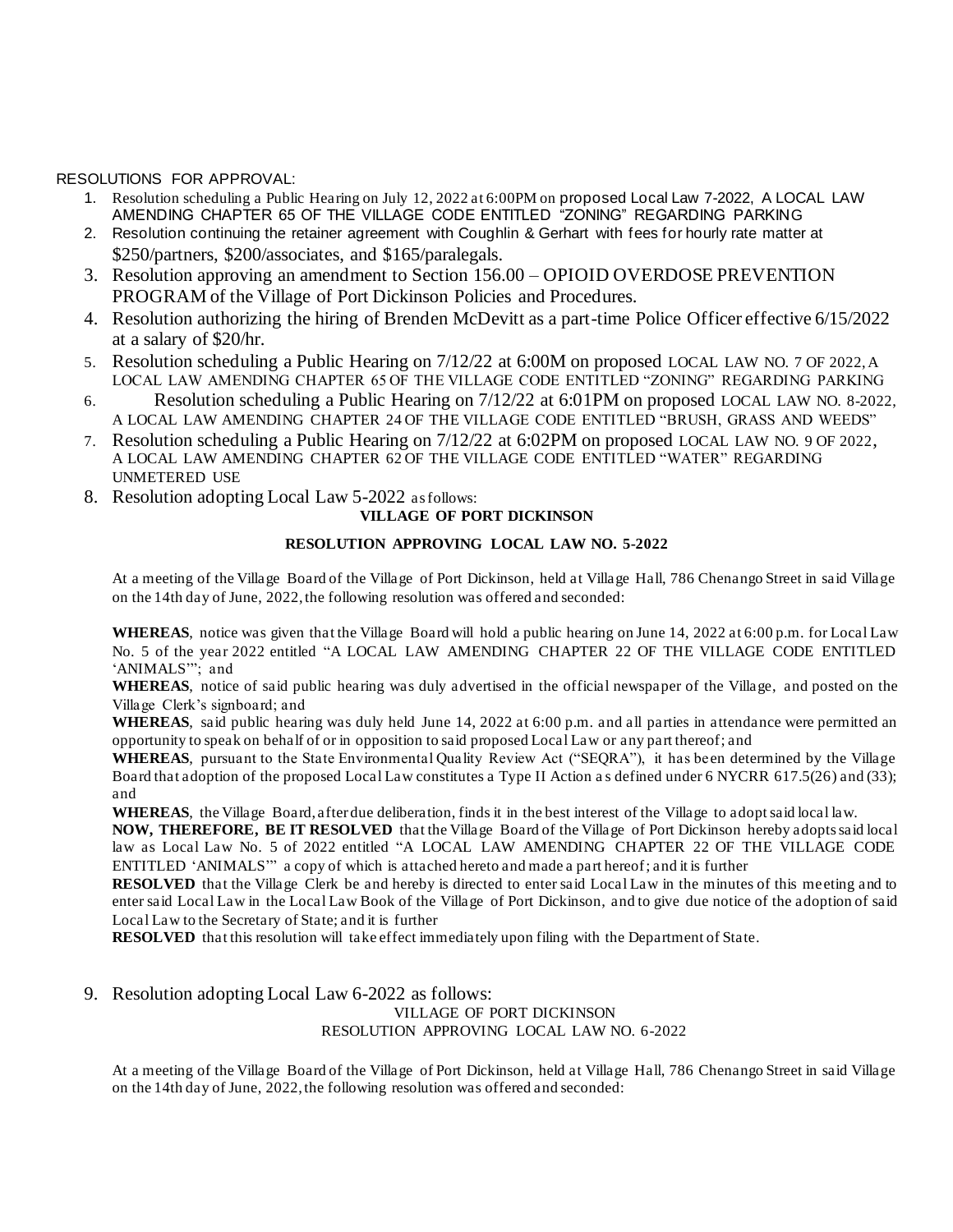**WHEREAS**, notice was given that the Village Board will hold a public hearing on June 14, 2022 at 6:01 p.m. for Local Law No. 6 of the year 2022 entitled "A LOCAL LAW AMENDING CHAPTER 45 OF THE VILLAGE CODE ENTITLED 'PROPERTY MAINTENANCE' REGARDING FENCING"; and

**WHEREAS**, notice of said public hearing was duly advertised in the official newspaper of the Village, and posted on the Village Clerk's signboard; and

**WHEREAS**, said public hearing was duly held June 14, 2022 at 6:01 p.m. and all parties in attendance were permitted an opportunity to speak on behalf of or in opposition to said proposed Local Law or any part thereof; and

**WHEREAS**, pursuant to the State Environmental Quality Review Act ("SEQRA"), it has been determined by the Village Board that adoption of the proposed Local Law constitutes a Type II Action as defined under 6 NYCRR 617.5(26) and (33); and

**WHEREAS**, the Village Board, after due deliberation, finds it in the best interest of the Village to adopt said local law.

**NOW, THEREFORE, BE IT RESOLVED** that the Village Board of the Village of Port Dickinson hereby adopts said local law as Local Law No. 6 of 2022 entitled "A LOCAL LAW CHAPTER 45 OF THE VILLAGE CODE ENTITLED 'PROPERTY MAINTENANCE' REGARDING FENCING" a copy of which is attached hereto and made a part hereof; and it is further

**RESOLVED** that the Village Clerk be and hereby is directed to enter said Local Law in the minutes of this meeting and to enter said Local Law in the Local Law Book of the Village of Port Dickinson, and to give due notice of the adoption of said Local Law to the Secretary of State; and it is further

**RESOLVED** that this resolution will take effect immediately upon filing with the Department of State.

NEW BUSINESS/DISCUSSION:

ADJOURNMENT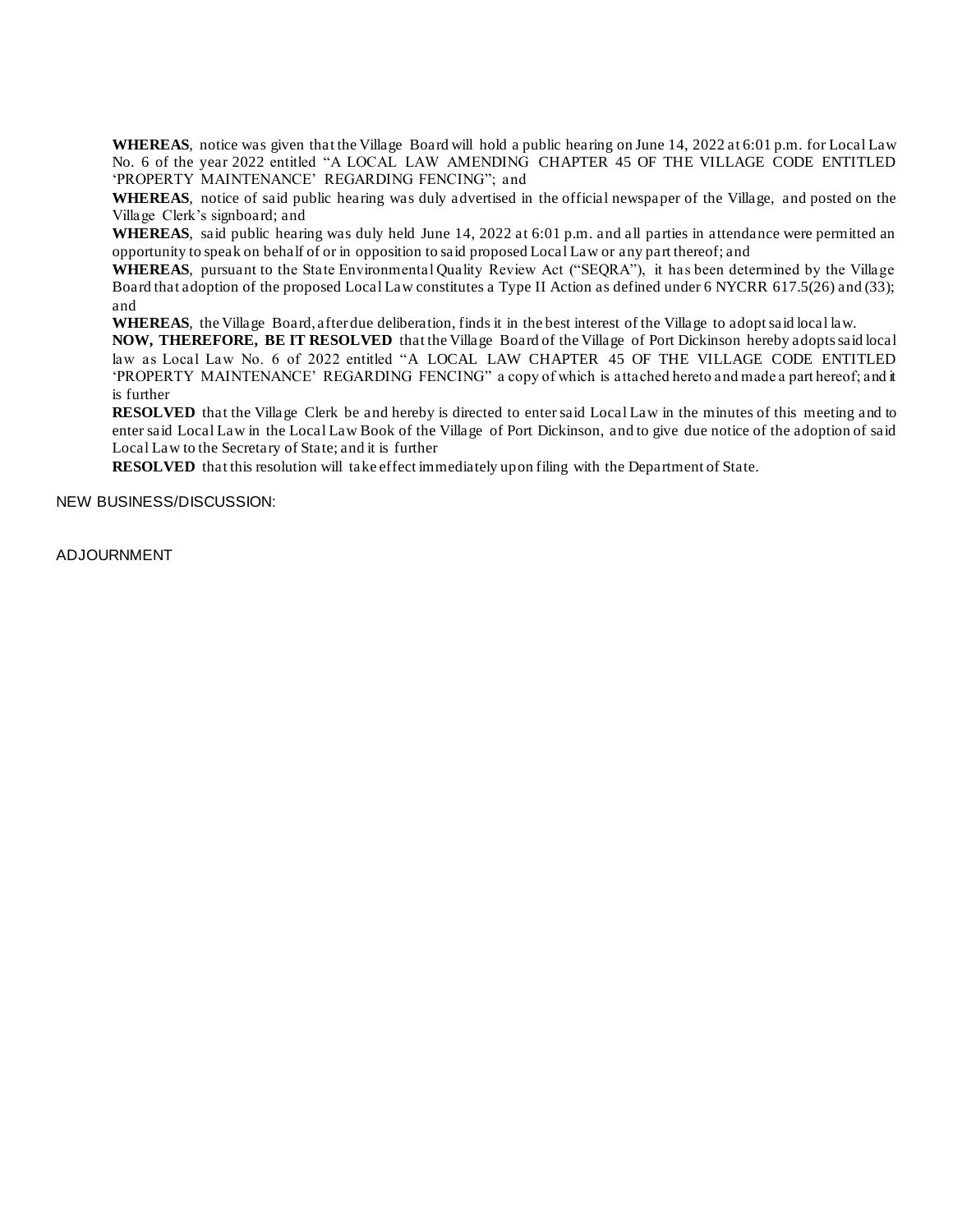#### 156.00 – OPIOID OVERDOSE PREVENTION PROGRAM

I. PURPOSE:

A. The purpose of this program is to reduce the incidence of death and permanent disability resulting from acute overdoses of opioid (narcotic) drugs, whether of the illicit or the prescription variety, by rapidly identifying persons likely to be suff ering from such overdoses, and administering an opioid drug antagonist (naloxone), when appropriate, to reverse the immediately life-threatening effects of the overdose.

II. POLICY:

A. It shall be the policy of the Port Dickinson Police Department in furtherance of its mission statement to respond quickly, efficiently and professionally to all reported emergencies including those involving an actual or suspected opioid overdose. Acting pursuant to§3309 of the New York State Public Health Law, and Title 10 (Health), §80.138 of New York Codes, Rules and Regulations all members shall now be in a position to administer the lifesaving opioid drug antagonist (naloxone).

#### III. DEFENITIONS:

| A)<br>who will: |                                                                                                                                                                    | CLINICAL DIRECTOR – The Clinical Director is the Medical Director of the Broome                                                    | County Health Department, |
|-----------------|--------------------------------------------------------------------------------------------------------------------------------------------------------------------|------------------------------------------------------------------------------------------------------------------------------------|---------------------------|
|                 |                                                                                                                                                                    |                                                                                                                                    |                           |
|                 |                                                                                                                                                                    | 1) Provide clinical consultation, expertise and oversight of medical issues related to                                             | the program;              |
|                 |                                                                                                                                                                    | 2) Adapt training program content and protocols as needed, in consultation with the                                                | Program Director;         |
|                 |                                                                                                                                                                    | 3) Approve and provide ongoing supervision of the trainers;                                                                        |                           |
|                 | 4) Review all reports of administrations of naloxone with the Program Director;<br>Authorize procurement and possession of naloxone by participating organizations |                                                                                                                                    |                           |
| B)              |                                                                                                                                                                    | <b>PROGRAM DIRECTOR</b> - The Program Director is the Emergency Medical Services<br>County Office of Emergency Services, who will: | Coordinator of the Broome |
|                 | 1)                                                                                                                                                                 | Develop and keep current a training curriculum, which meets the approval of the New York State Department of<br>Health (NYSDOH);   |                           |
|                 | 2)                                                                                                                                                                 | Work with the Broome County Sheriff's Office to identify and select persons to be trained overdose responders                      |                           |

3) Ensure that all trained overdose responders successfully complete all components of the training program;

*156.00 - Opioid Overdose Prevention Program (Cont.)*

- 4) Issue certificates of completion to trained overdose responders who have completed the training program , these certificates shall be kept in the Training Division;
- 5) Maintain opioid overdose prevention program records, including trained overdose responder training records, opioid overdose prevention program usage records and inventories of opioid overdose prevention program supplies and materials;
- 6) Provide liaison with local EMS;

(TORs);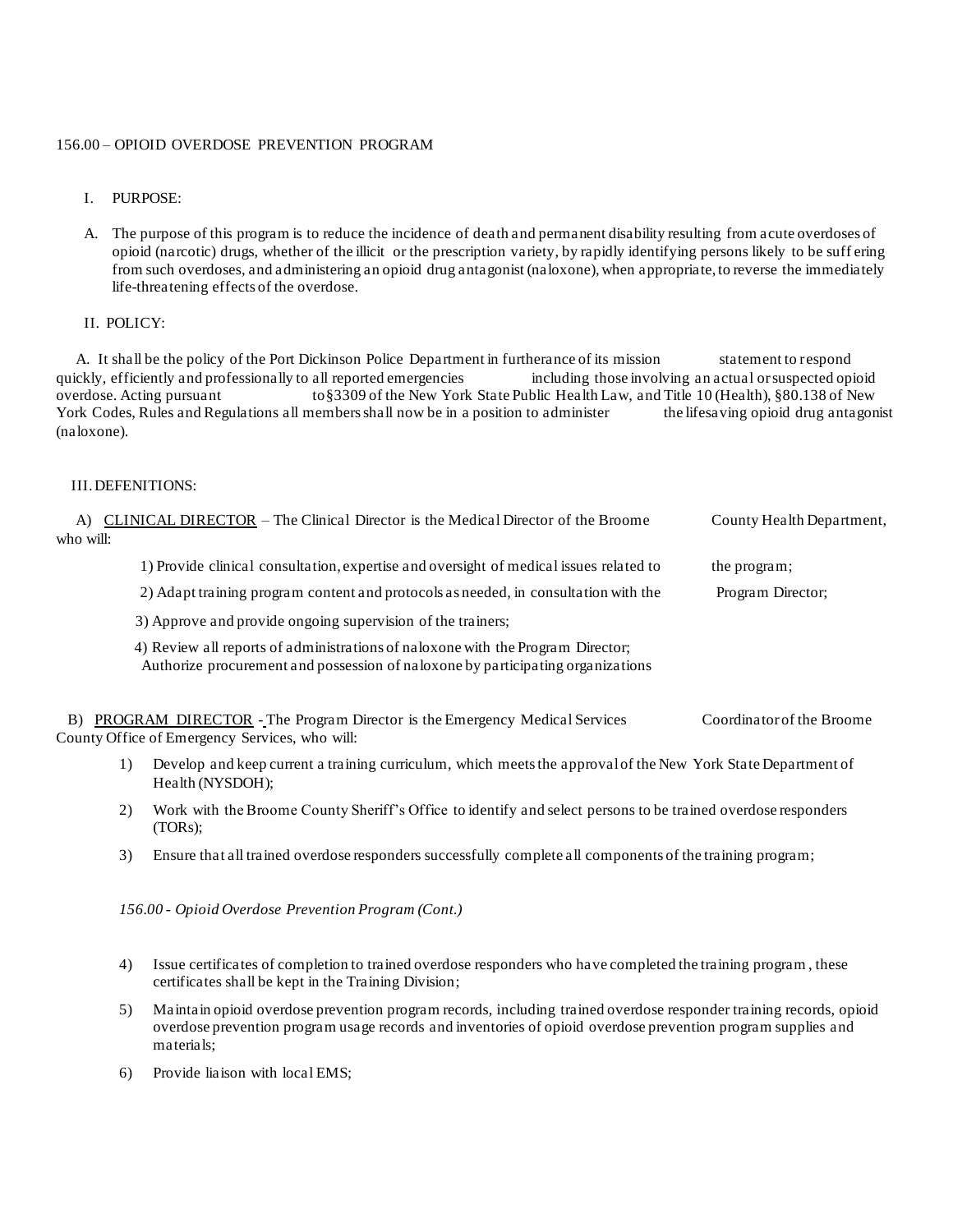- 7) Assist the Clinical Director with review of all overdose reports, particularly those including opioid antagonist administration;
- 8) Report all administrations of opioid antagonist on forms prescribed by the NYSDOH;
- 9) Ensure that the program's registration with the NYSDOH remains up-to-date, with no lapse in the program's ability to operate;
- 10) Ensure that the NYSDOH is notified in a timely fashion of all changes in the information contained on the program's registration form, including names and contact information for the Program Director, the Clinical Director, and sites at which the program operates.

#### IV. PROCEDURES.

#### A) RESPONDER TRAINING

- 1) Trainer Qualifications Any presenter of required training for members under this program must be currently certified or licensed in New York State as a basic or advanced Emergency Medical Technician, physician, physician assistant, nurse practitioner, or registered professional nurse. All trainers must be approved by the Clinical Director and Program Director on an initial and continuing basis.
- 2) Initial Training All members participating in this program shall receive a minimum of one hour of training. developed by the Program Director and approved by the Clinical Director. A certificate will be issued by the Program Director to the Training Division for each member successfully completing this training.
- 3) Refresher Training All members must receive a minimum of one hour of refresher training, approved by the Clinical Director, every two years. The Clinical Director may prescribe remedial training to any responder, at Clinical Director, may prescribe remedial training to any responder, at any time, based upon quality review of opioid overdose case(s) attended to by that responder.

*156.00 - Opioid Overdose Prevention Program (Cont.)*

B) RESPONSE KITS – Each authorized member under this program must, while on-duty, at their agency's expense, have access to an opioid overdose response kit. The kit is in a zippered pouch attached to the patrol bag of each patrol vehicle. The contents of the kits, as well as their storage, handling, and security, will be as follows:

- a. Contents:
- Two (2) prefilled single dose nasal spray delivery systems, each containing 2 mg of naloxone in 2 ml of solution, and within their manufacturer-assigned expiration dates.
- A "pocket" resuscitation mask with one-way valve.
- b. Storage and Handling– Response kits containing naloxone will be stored and carried within the manufacturer-specified temperature range (59°F - 86°F). Response kits will be kept in department patrol vehicles which are parked in a climatecontrolled garage. At the member's discretion, additional response kits can be carried in the member's duty bag or brief case, to protect naloxone from freezing or exposure to excessively high temperatures. Naloxone prefilled syringes will remain sealed in their original boxes until use to protect naloxone from being degraded by exposure to light.
- c. Inspection Each member will periodically inspect the contents of the response kit to ensure that the contents are complete as specified above, and that each unit of naloxone is within its manufacturer-assigned expiration date. The Chief or his designee is to be notified of any unit of naloxone that is within 30 days of its expiration date.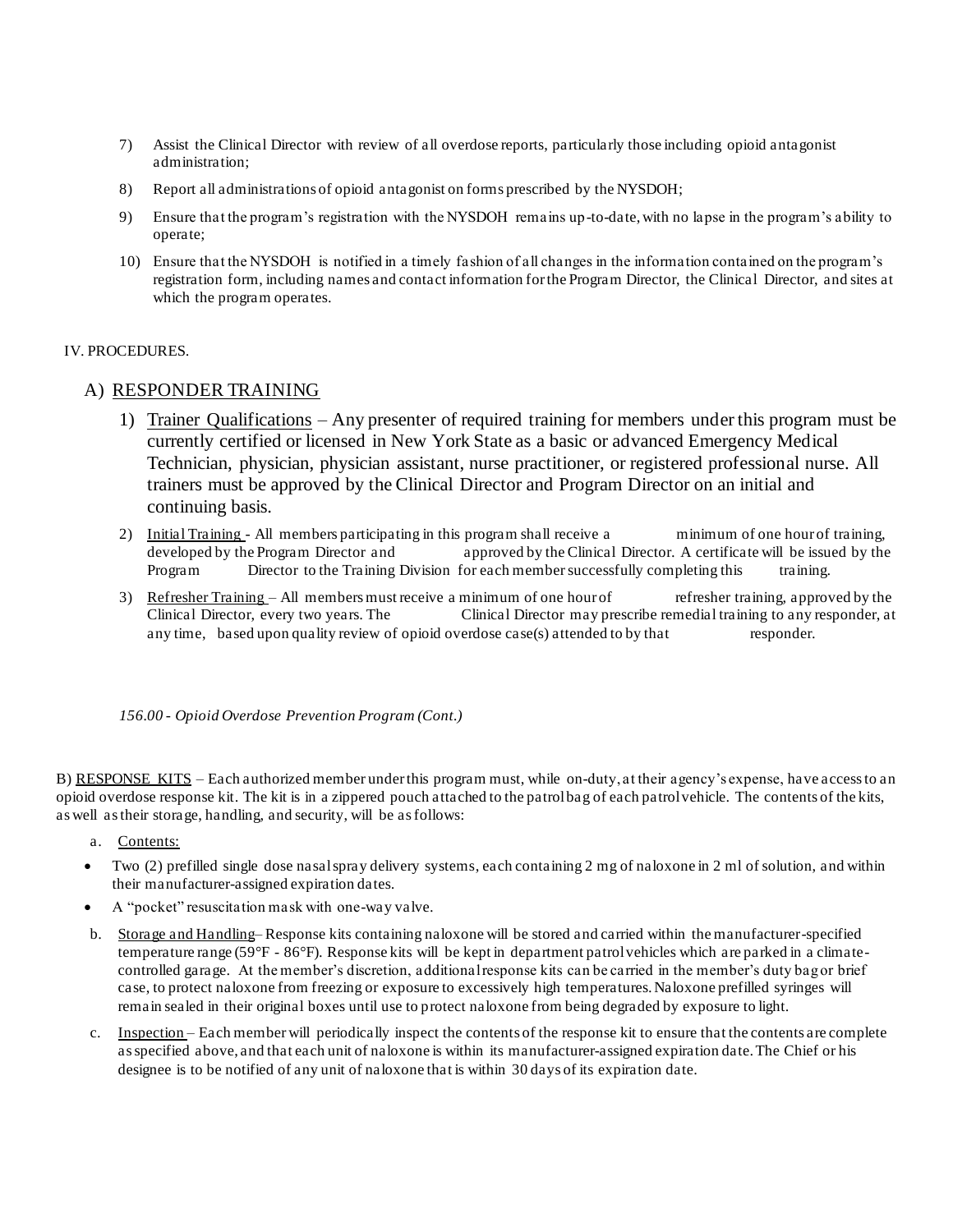- d. Restock Since each person treated under this program must receive continued medical treatment and transport by local Emergency Medical Services, members are to ask ambulance crews for replacement of naloxone unit(s) used, but may only accept similar prefilled luer-lock syringes without needles. Glass ampoules or vials of naloxone, which must be drawn up into syringes, are not acceptable and must be declined. Ambulance crews should be asked for a replacement mucosal atomizer device (MAD), as well. If unable to restock naloxone and/or MAD from the ambulance crew, the membershould procure the needed components, or another complete response kit, from his/her supervisor as soon as possible. An incomplete response kit following an administration or other loss of components will be taken out-of-service, and the member's supervisor will be alerted to its need for replenishment.
- C) DOCUMENTATION AND REPORTING Following the administration, or attempted administration, of naloxone to an actual or suspected victim of opioid overdose, the member administering (or attempting to administer) the medication must complete in addition to the regular NYS Incident Report the NYS Department of Health Opioid Overdose Reporting Form (Located on the desktop computer in the office), which are to be transmitted to the Chief or his designee who will then transmit the report to the Program Director.

*156.00 - Opioid Overdose Prevention Program (Cont.)*

- D) QUALITY REVIEW The Program Director will review each and every administration, or attempted administration of naloxone utilizing the following process:
	- Review of the NYS Incident Report as well as the Opioid Overdose Reporting Form completed by the member, in every case.
	- Contact the member and/or his/her supervisor for additional information, if necessary.
	- Contact the treating/transporting EMS agency for additional information, if necessary.
	- Contact the receiving hospital for additional information, if necessary.
	- Forward the report form to the Clinical Director, with any comments and/or additional information obtained attached, in every case.
	- Clinical Director, at his discretion, will provide additional comments, feedback to, or prescription for remedial training of the memberinvolved, to the Program Director, who will provide these to the member, via his/her agency, at the earliest opportunity.
	- Copies of report forms, with all review comments and actions taken, will be sent by the Program Director to the NYS DOH AIDS Institute, on a monthly basis.
- E) TREATMENT PROTOCOL The following chart summarizes the treatment protocolused in this program (please see training material for more detail). This protocol is to be used for persons who have any combination of the following:
	- Are known or suspected to have taken opioid (na rcotic) drugs or medication by any route (injected, swallowed, smoked, snorted, etc.), based on bystander reports, known prescription use, history of abuse, or the presence of drugs, packaging, paraphernalia, etc. near the person.
	- Are extremely sleepy, semi-conscious, or unconscious, or (if conscious) are mentally slow, confused, disoriented, or acting "intoxicated".
	- Are breathing slowly, shallowly, or not at all.
	- Have very small (pinpoint) pupils of their eyes, even in low-light conditions.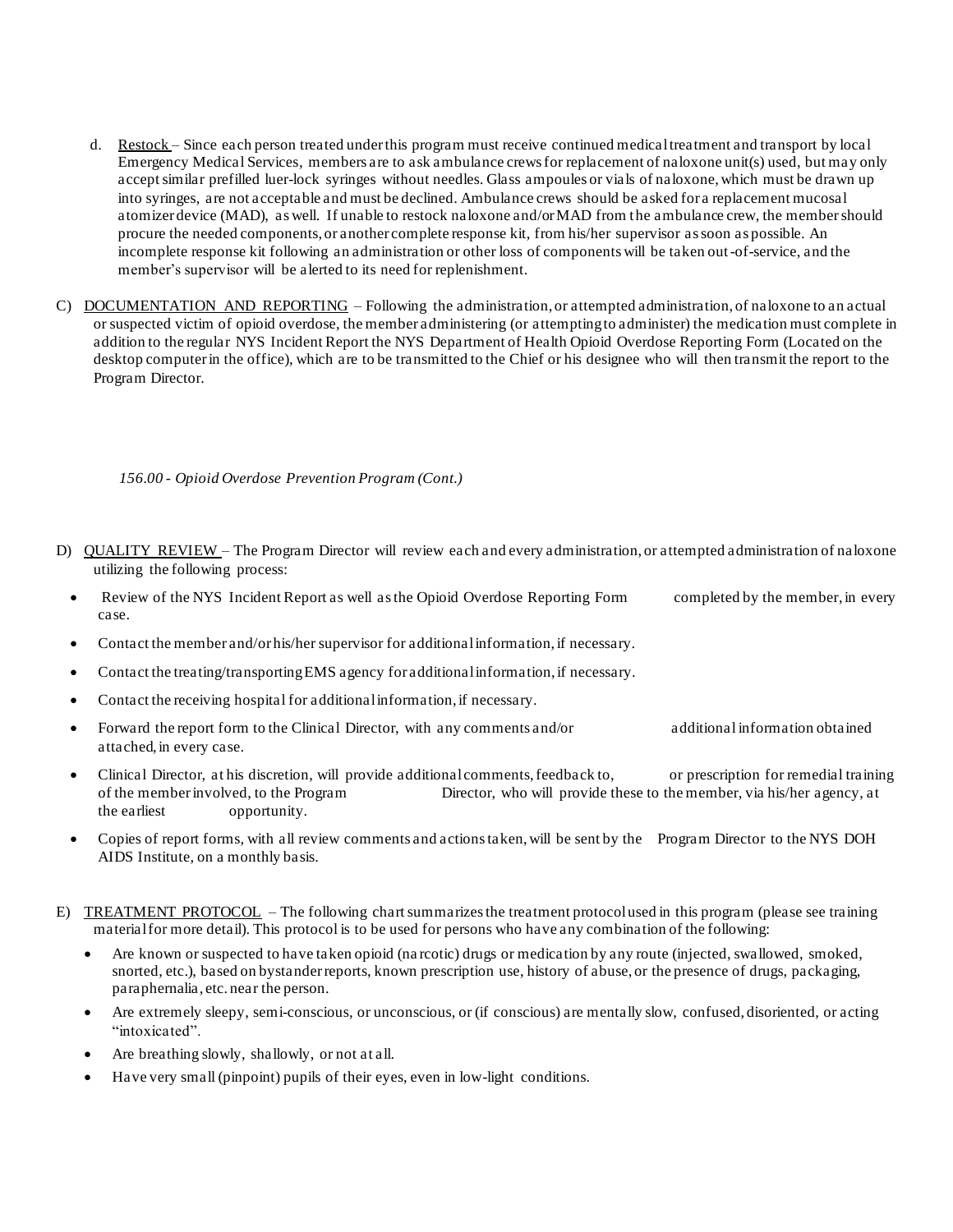# **VILLAGE OF PORT DICKINSON LOCAL LAW NO. 7 OF 2022**

# **A LOCAL LAW AMENDING CHAPTER 65 OF THE VILLAGE CODE ENTITLED "ZONING" REGARDING PARKING**

Be it enacted by the Board of Trustees of the Village of Port Dickinson as follows:

Section 1. Section 65-14 of the Village Code entitled "Off-street parking requirements" shall be re-titled, amended and replaced as follows:

65-14 Off-street parking and driveway requirements.

- (a) Each land user shall provide sufficient suitable on-site parking spaces with necessary ingress and egress to said spaces, as required by this chapter, in order to prevent any necessity for off-site parking. The number of parking spaces required is set forth in the Schedule of Zoning Regulations.
- (b) On-site parking spaces shall be allowed only within an appropriate structure, or on asphalt, concrete, or other similar material. No on-site parking shall be permitted on lawn or open areas covered by grass, dirt, gravel, or similar substance. In addition, on-site parking is prohibited in front of a dwelling unit, and between a dwelling unit and an adjacent street.
- (c) Driveways shall provide ingress and egress to on-site parking spaces. Driveways shall only be allowed on asphalt, concrete, or other similar material. No driveway shall be permitted on lawn or open areas covered by grass, dirt, gravel, or similar substance. Driveways are prohibited in front of a dwelling unit, and between a dwelling unit and an adjacent street. In addition to the aforementioned requirements, the width of a driveway shall not exceed the total width of the doors of a structure to which the driveway leads, plus five (5) feet, or in the event there is no structure for parking on the premises, twenty (20) feet.

Section 2. Section 65-33A of the Village Code entitled "Driveways" shall be deleted in its entirety.

### Section 3. Separability

The provisions of this local law are separable and if any provision, clause, sentence, subsection, word or part thereof is held illegal, invalid, unconstitutional, or inapplicable to any person or circumstance, such illegality, invalidity or unconstitutionality, or inapplicability shall not affect or impair any of the remaining provisions, clauses, sentences, subsections, words, or parts of this local law or their application to other persons or circumstances. It is hereby declared to be the legislative intent that this local law would have been adopted if such illegal, invalid, or unconstitutional provision, clause, sentence, subsection, word or part had not been included therein, and as if such person or circumstance, to which the local law or part thereof is held inapplicable, had been specifically exempt therefrom.

Section 4. Repealer All Ordinances, Local Laws and parts thereof inconsistent with the Local Law are hereby repealed.

Section 5. Effective Date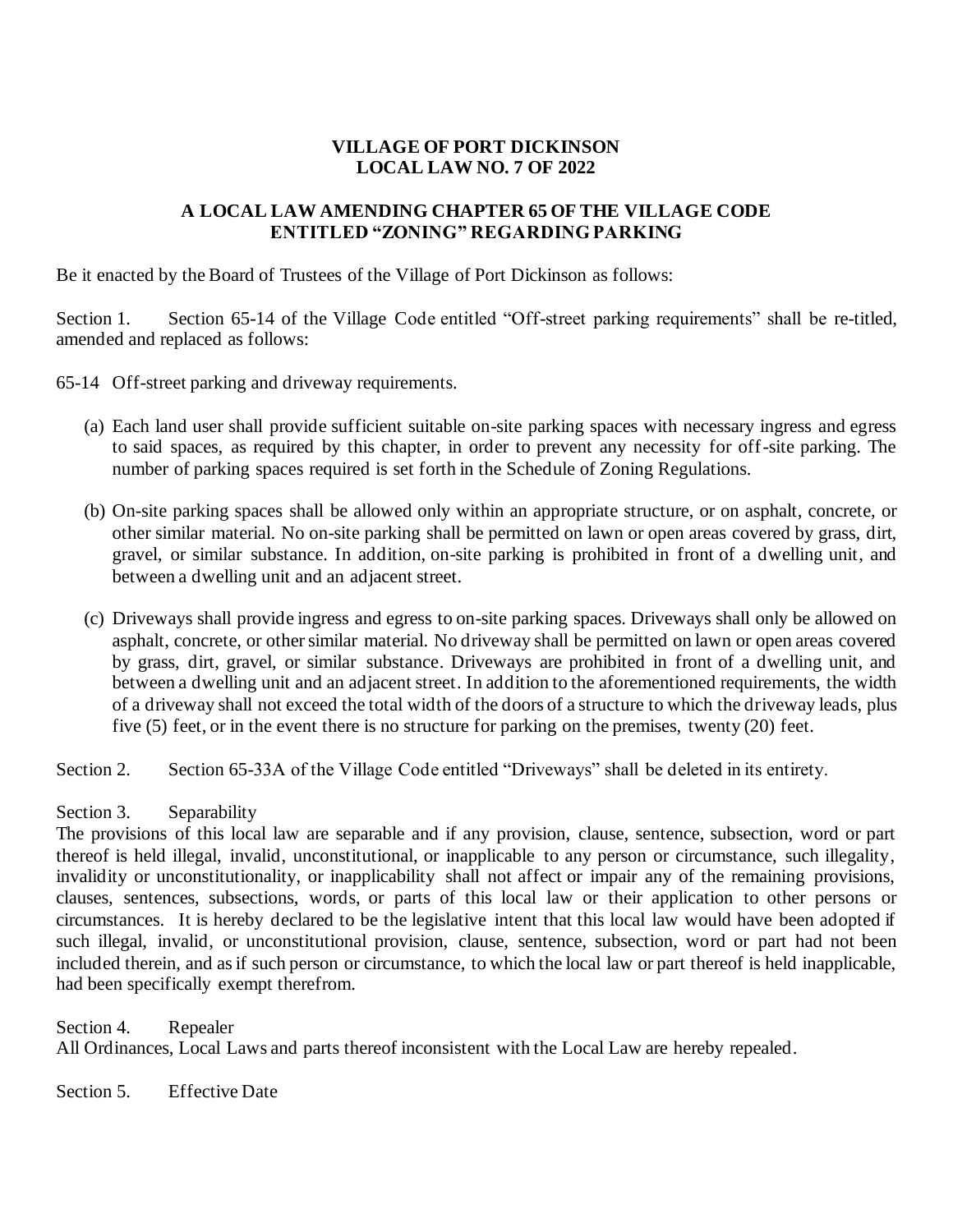This local law shall take effect upon filing with the New York Secretary of State in accordance with Section 27 of the Municipal Home Rule Law.

# **VILLAGE OF PORT DICKINSON LOCAL LAW NO. 8 OF 2022**

### **A LOCAL LAW AMENDING CHAPTER 24 OF THE VILLAGE CODE ENTITLED "BRUSH, GRASS AND WEEDS"**

Be it enacted by the Board of Trustees of the Village of Port Dickinson as follows:

**Section 1.** Section 24-4A of the Village Code entitled "Compliance" shall be amended as follows

*Delete*: "ten (10) days" and *Replace with:* "seven (7) days"

### **Section 2.** Separability

The provisions of this local law are separable and if any provision, clause, sentence, subsection, word or part thereof is held illegal, invalid, unconstitutional, or inapplicable to any person or circumstance, such illegality, invalidity or unconstitutionality, or inapplicability shall not affect or impair any of the remaining provisions, clauses, sentences, subsections, words, or parts of this local law or their application to other persons or circumstances. It is hereby declared to be the legislative intent that this local law would have been adopted if such illegal, invalid, or unconstitutional provision, clause, sentence, subsection, word or part had not been included therein, and as if such person or circumstance, to which the local law or part thereof is held inapplicable, had been specifically exempt therefrom.

**Section 3.** Repealer

All Ordinances, Local Laws and parts thereof inconsistent with the Local Law are hereby repealed.

# **Section 4.** Effective Date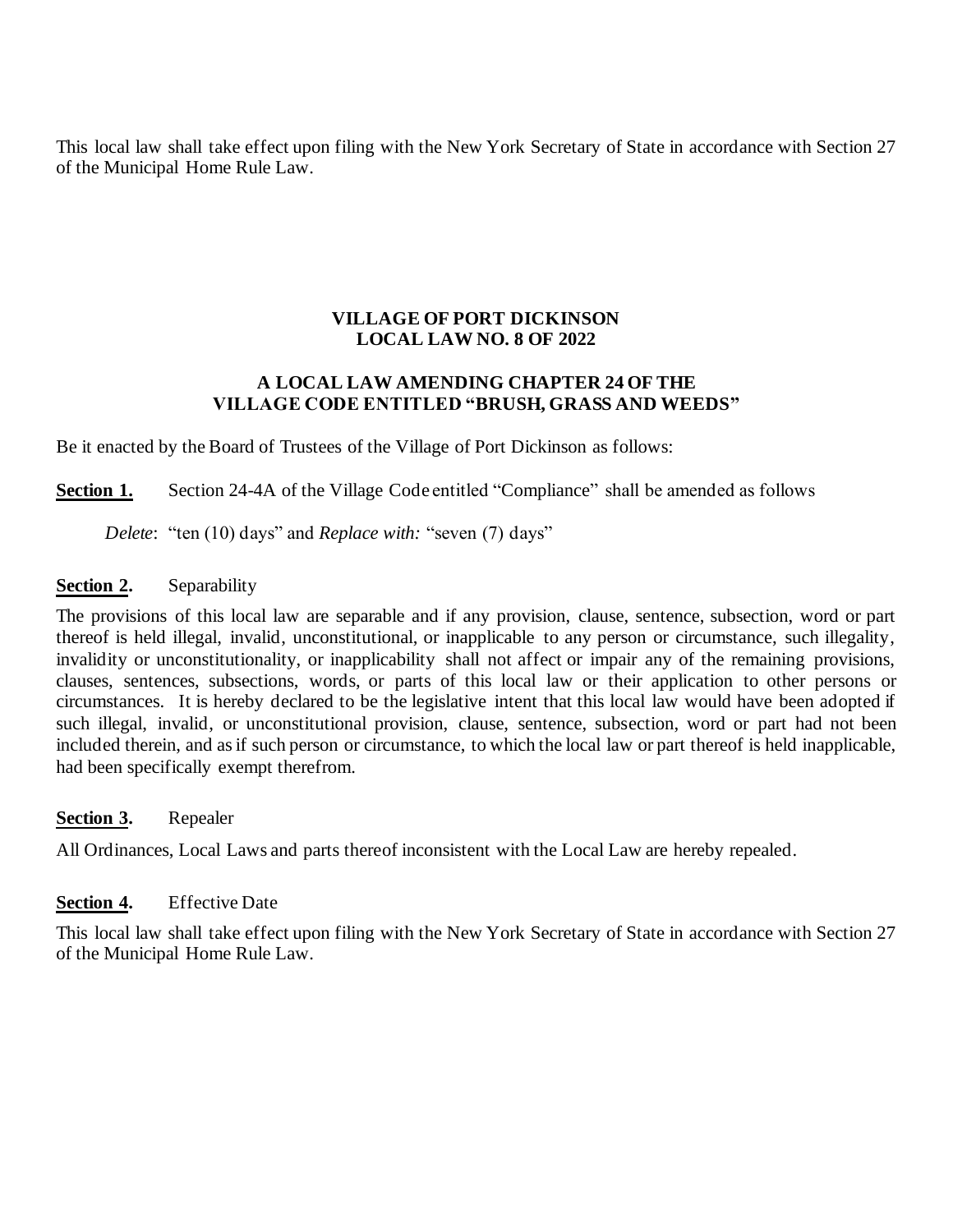# **VILLAGE OF PORT DICKINSON LOCAL LAW NO. 9 OF 2022**

## **A LOCAL LAW AMENDING CHAPTER 62 OF THE VILLAGE CODE ENTITLED "WATER" REGARDING UNMETERED USE**

Be it enacted by the Board of Trustees of the Village of Port Dickinson as follows:

**Section 1.** Section 62-7A of the Village Code shall be amended as follows

*Delete*: "…of fifty dollars (\$50.00)…"

*Replace with:* "...as set by resolution of the Village Board from time to time..."

**Section 2.** Section 62-7B of the Village Code shall be amended as follows

*Delete*: "…without the written consent of the Commissioner of Public Works or the Commissioner of Water and Sewer…"

### **Section 3.** Separability

The provisions of this local law are separable and if any provision, clause, sentence, subsection, word or part thereof is held illegal, invalid, unconstitutional, or inapplicable to any person or circumstance, such illegality, invalidity or unconstitutionality, or inapplicability shall not affect or impair any of the remaining provisions, clauses, sentences, subsections, words, or parts of this local law or their application to other persons or circumstances. It is hereby declared to be the legislative intent that this local law would have been adopted if such illegal, invalid, or unconstitutional provision, clause, sentence, subsection, word or part had not been included therein, and as if such person or circumstance, to which the local law or part thereof is held inapplicable, had been specifically exempt therefrom.

### **Section 4.** Repealer

All Ordinances, Local Laws and parts thereof inconsistent with the Local Law are hereby repealed.

### **Section 5.** Effective Date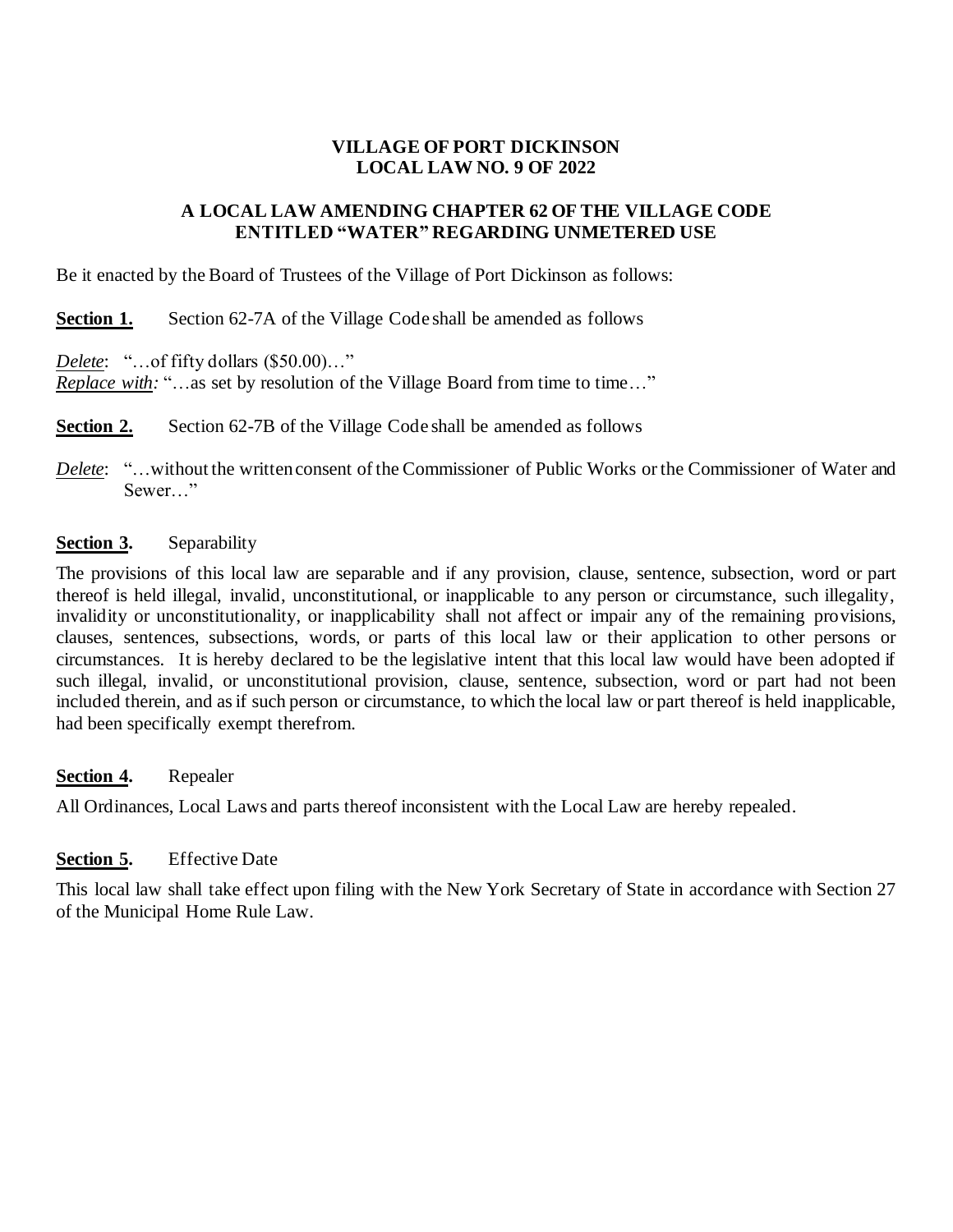# **VILLAGE OF PORT DICKINSON LOCAL LAW NO. 5 OF 2022**

## **A LOCAL LAW AMENDING CHAPTER 22 OF THE VILLAGE CODE ENTITLED "ANIMALS"**

Be it enacted by the Board of Trustees of the Village of Port Dickinson as follows:

- **Section 1.** Section 22-3A of the Village Code entitled "Restrictions" shall be amended as follows
- *Delete*: "without a special permit in writing from the Board of Trustees, signed by the Mayor and one (1) Trustee. Said permit may be granted at the discretion of the Board of Trustees and shall remain valid until such time as it shall appear from the complaints of the neighbors or otherwise that the keeping of such animals is objectionable or offensive by reason of noise, smell or other cause"

### **Section 2.** Separability

The provisions of this local law are separable and if any provision, clause, sentence, subsection, word or part thereof is held illegal, invalid, unconstitutional, or inapplicable to any person or circumstance, such illegality, invalidity or unconstitutionality, or inapplicability shall not affect or impair any of the remaining provisions, clauses, sentences, subsections, words, or parts of this local law or their application to other persons or circumstances. It is hereby declared to be the legislative intent that this local law would have been adopted if such illegal, invalid, or unconstitutional provision, clause, sentence, subsection, word or part had not been included therein, and as if such person or circumstance, to which the local law or part thereof is held inapplicable, had been specifically exempt therefrom.

### **Section 3.** Repealer

All Ordinances, Local Laws and parts thereof inconsistent with the Local Law are hereby repealed.

### **Section 4.** Effective Date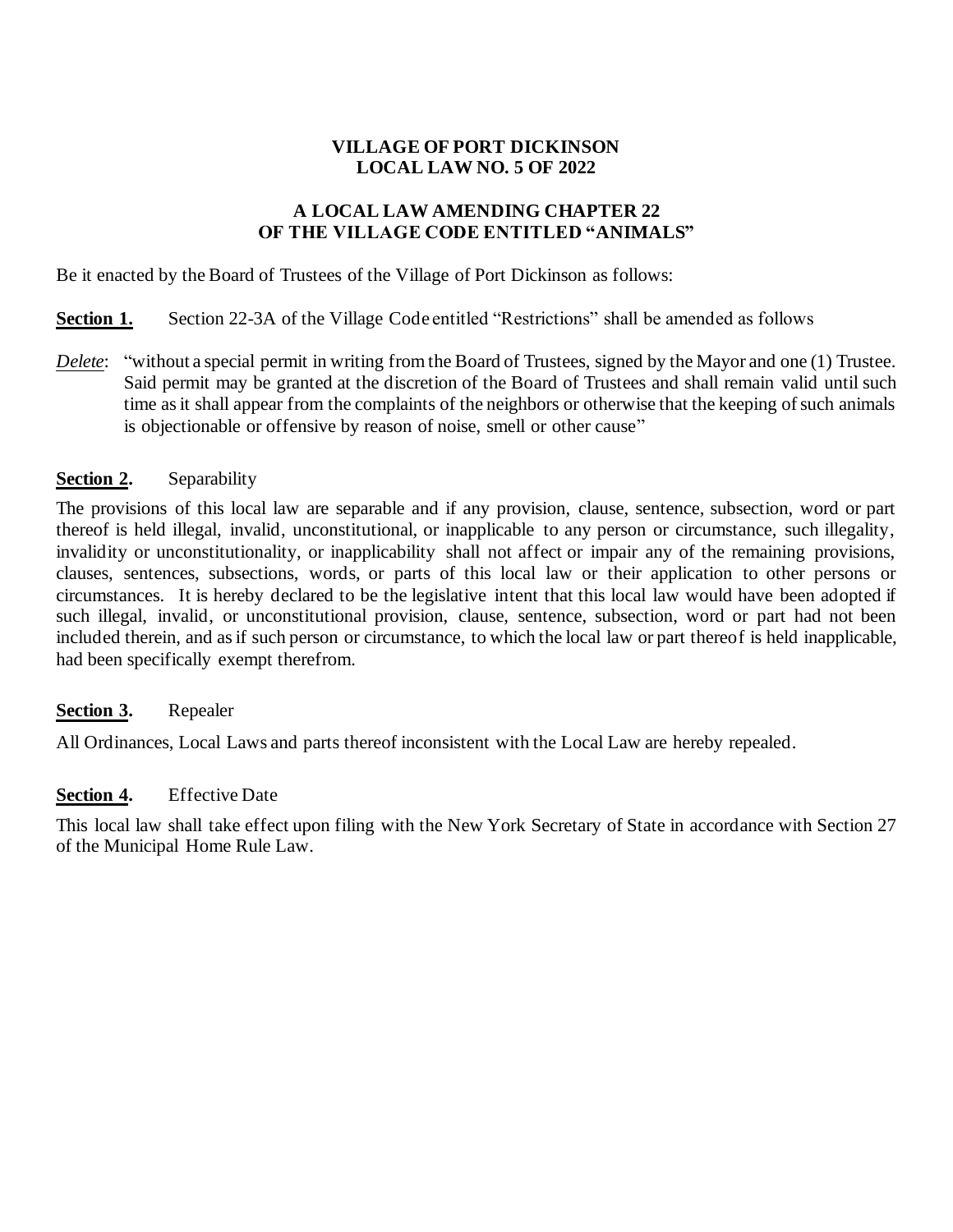## **VILLAGE OF PORT DICKINSON LOCAL LAW NO. 6 OF 2022**

## **A LOCAL LAW AMENDING CHAPTER 45 OF THE VILLAGE CODE ENTITLED "PROPERTY MAINTENANCE" REGARDING FENCING**

Be it enacted by the Board of Trustees of the Village of Port Dickinson as follows:

Section 1. Section 45-3 of the Village Code entitled "Regulations" shall be amended and replaced in its entirety as follows

45-3(a) All fences shall be constructed of wood, chain link, wrought iron, or PVC permanent fencing material. Materials such as sheet metal, razor wire, page wire, pallets, doors, old building materials or non-traditional fencing materials are prohibited. Temporary fences are permitted only for the duration of a construction project.

45-3(b) All fences shall be maintained by the person responsible for the property. Such maintenance shall include, but not be limited to, painting and replacement or repair of fences that fall into disrepair. To ensure traffic and pedestrian safety and visibility, when any portion of a fence is located within six (6) feet of any sidewalk or street, no such portion thereof shall exceed three (3) feet in height above the level of such sidewalk or street so as to allow for clear vision upon adjacent lots to such sidewalk and street.

Section 2. Separability

The provisions of this local law are separable and if any provision, clause, sentence, subsection, word or part thereof is held illegal, invalid, unconstitutional, or inapplicable to any person or circumstance, such illegality, invalidity or unconstitutionality, or inapplicability shall not affect or impair any of the remaining provisions, clauses, sentences, subsections, words, or parts of this local law or their application to other persons or circumstances. It is hereby declared to be the legislative intent that this local law would have been adopted if such illegal, invalid, or unconstitutional provision, clause, sentence, subsection, word or part had not been included therein, and as if such person or circumstance, to which the local law or part thereof is held inapplicable, had been specifically exempt therefrom.

Section 3. Repealer All Ordinances, Local Laws and parts thereof inconsistent with the Local Law are hereby repealed.

Section 4. Effective Date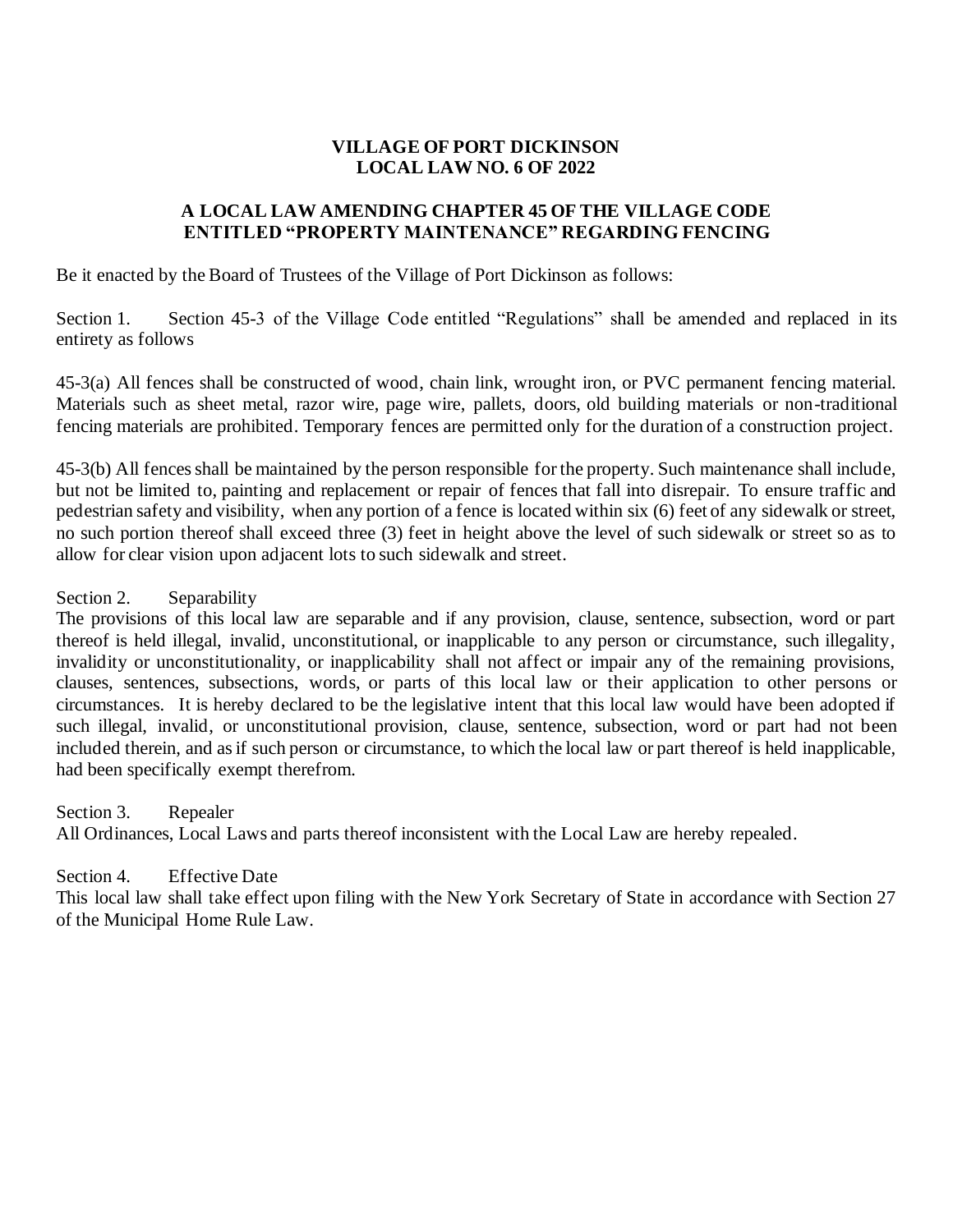|                                              | Village Water Consumption for:       | $May-22$ |                                                |                                                    |            |
|----------------------------------------------|--------------------------------------|----------|------------------------------------------------|----------------------------------------------------|------------|
| Read dates:<br>6/2/2022<br>5/5/2022<br>Usage | Binghamton meter<br>489<br>11<br>478 |          | Fenton Large<br>29380443<br>28749252<br>631191 | <b>Fenton Small</b><br>5737902<br>5649609<br>88293 |            |
| Total cubic ft:                              | 719962                               |          |                                                |                                                    |            |
| Read dates:                                  | Town of Fenton Sewer Readings        |          |                                                |                                                    |            |
| 6/2/2022                                     | 52442600                             |          |                                                | Rate:                                              | 3.69x.01   |
| 5/5/2022                                     | 52367100                             |          |                                                |                                                    | cu. Ft/min |
|                                              |                                      |          |                                                | Time:                                              | 8:00am     |
| Total                                        | 75500                                | cu. ft.  |                                                |                                                    |            |
|                                              | Wayne                                |          |                                                |                                                    |            |
| Read dates:                                  | Ave.                                 |          | sewer station readings (hours):                |                                                    |            |
|                                              | Pump1                                |          | Pump <sub>2</sub>                              | Pump <sub>3</sub>                                  |            |
| 6/2/2022                                     | 6513                                 |          | 19271                                          | 17700                                              |            |
| 5/5/2022                                     | 6492                                 |          | 19250                                          | 17680                                              |            |
| Totals                                       | 21                                   |          | 21                                             | 20                                                 |            |
| Total hrs.                                   | 62                                   |          |                                                |                                                    |            |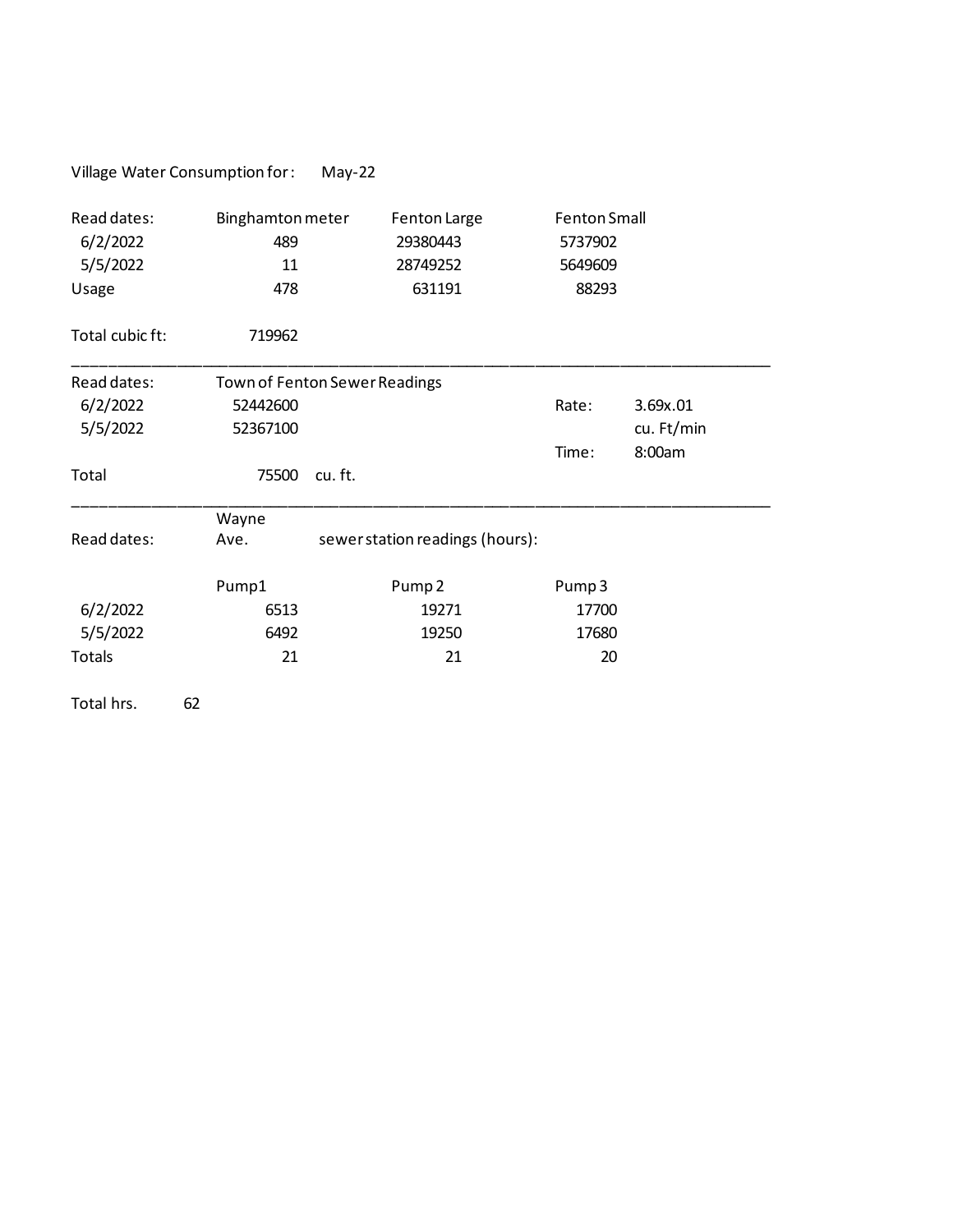# **Village of Port Dickinson**

Village Hall, 786 Chenango Street Port Dickinson, New York 13901 Telephone: (607) 771-8233 Fax: (607) 722-0072

# **John M. Broughton, Code Enforcement Officer**

#### **MONTHLY REPORT**

June 2022 Total Miles Driven :34 To: **Board of Trustees**

From: **John M. Broughton Code Enforcement Officer**

*Issued several garbage can/ removal warnings, grass in street warnings*

*Several correspondences about 17 Phelps St project Engineer and owner, met with Hulbert Engineering on retaining wall review*

*Attended court proceeding for 758 Chenango St, judge was not satisfied with progress and advised she will issue maximum fine on July 8 2022 if project was not completed. Spoke with owner on the garage roof that collapsed in April snow storm and he advised he will remove the debris along with the demolition of the residence and apply for building permit to replace roof*

*Issued garbage and grass violation to 14 Grant ST. owner called me and advised they would be complying, owners completed repairs case closed*

*Issued grass violation to 18 Gregory Ave, owner mowed the front only, our contractor mowed the rear yard*

*Issued grass violation to 676 Chenango St, owner did not mow and our contractor mowed*

*Issued grass violation to 742 Chenango St, owner did not mow, contractor mowed* 

*Issued 3 zoning/code compliance letters for real estate transactions*

*Issued 3 new building permits and followed up on existing demo permits that were issued.*

*Issued 8 new violation to 22 Dickinson Ave for overcrowding and property maintenance violations, notices were personally serv ed to owner of record on Long Island NY*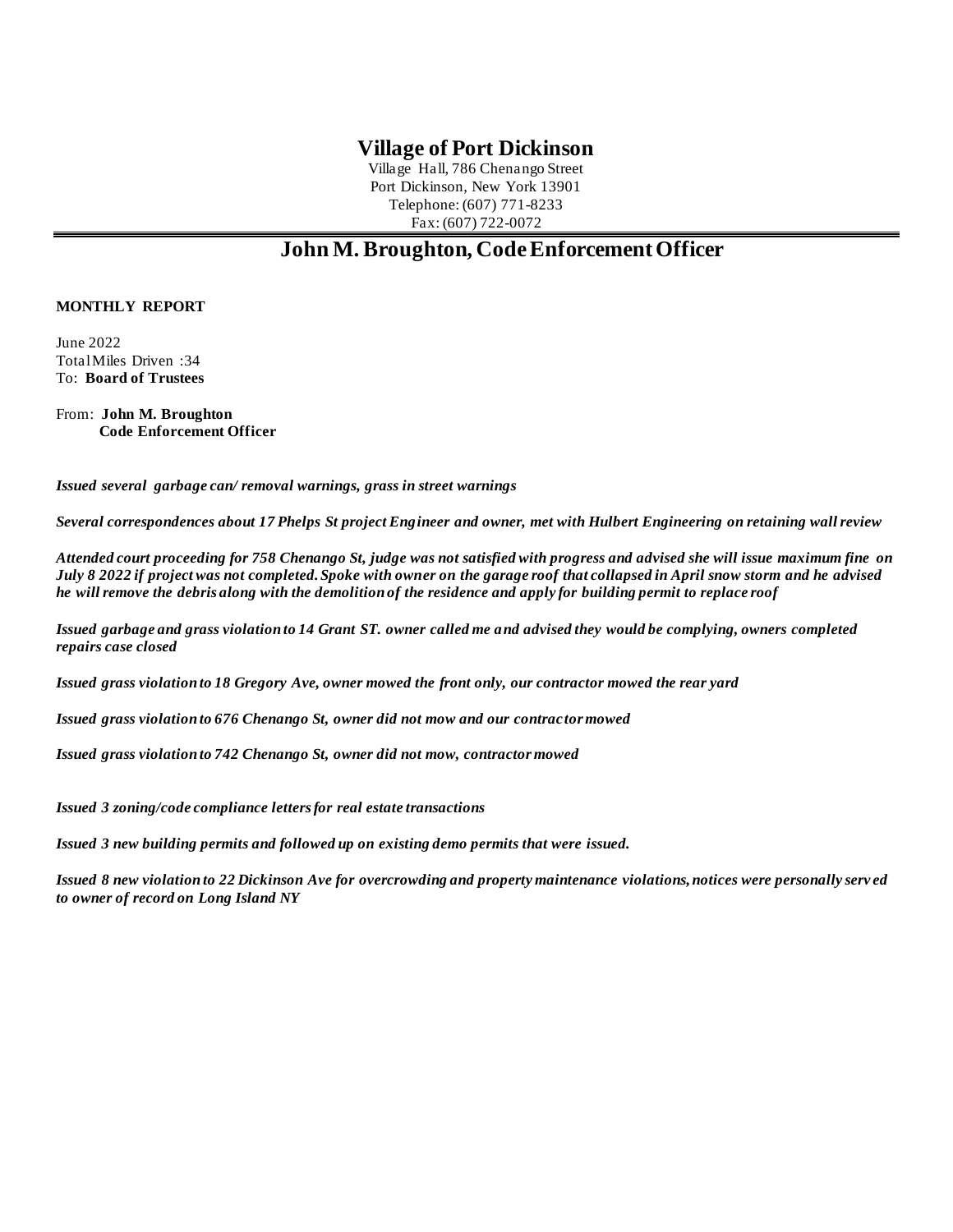

### **Police Department Monthly Report**

| $\sqrt{\cdot}$          |                                          |                                             |
|-------------------------|------------------------------------------|---------------------------------------------|
| Report Month:   May     |                                          | Police Commissioner:   Trustee J. DeGennaro |
| Report Year:   2022     |                                          | Chief: Scot McDonald                        |
| Report Date: 06/02/2022 | Deputy Village Clerk:   Corina M. Beames |                                             |

# **Total Complaints Received:90 (68)**

Med calls-19 Person annoying-1 Noise-2 DV-2 Noise complaint-2 Court warrant-1 Dispute-8 Building check-1 Disturbance-2 Mental health-1 Domestic-4 MVA/injury-1 PDFD-2 Suspicous-3 Road hazard-3 Civil matter-1  $DV-1$ 

Check welfare-4 Assistance rendered-6 MVA/PD-1 Criminal mischief-2

**Miscellaneous-24**\*Includes Assist other agencies, Lockouts, Alarms, Parking Comp., Animals, Traffic lights, Information, code enforcement, special details, vacant properties , assist public and Etc.

# **Penal law charges-0(0)**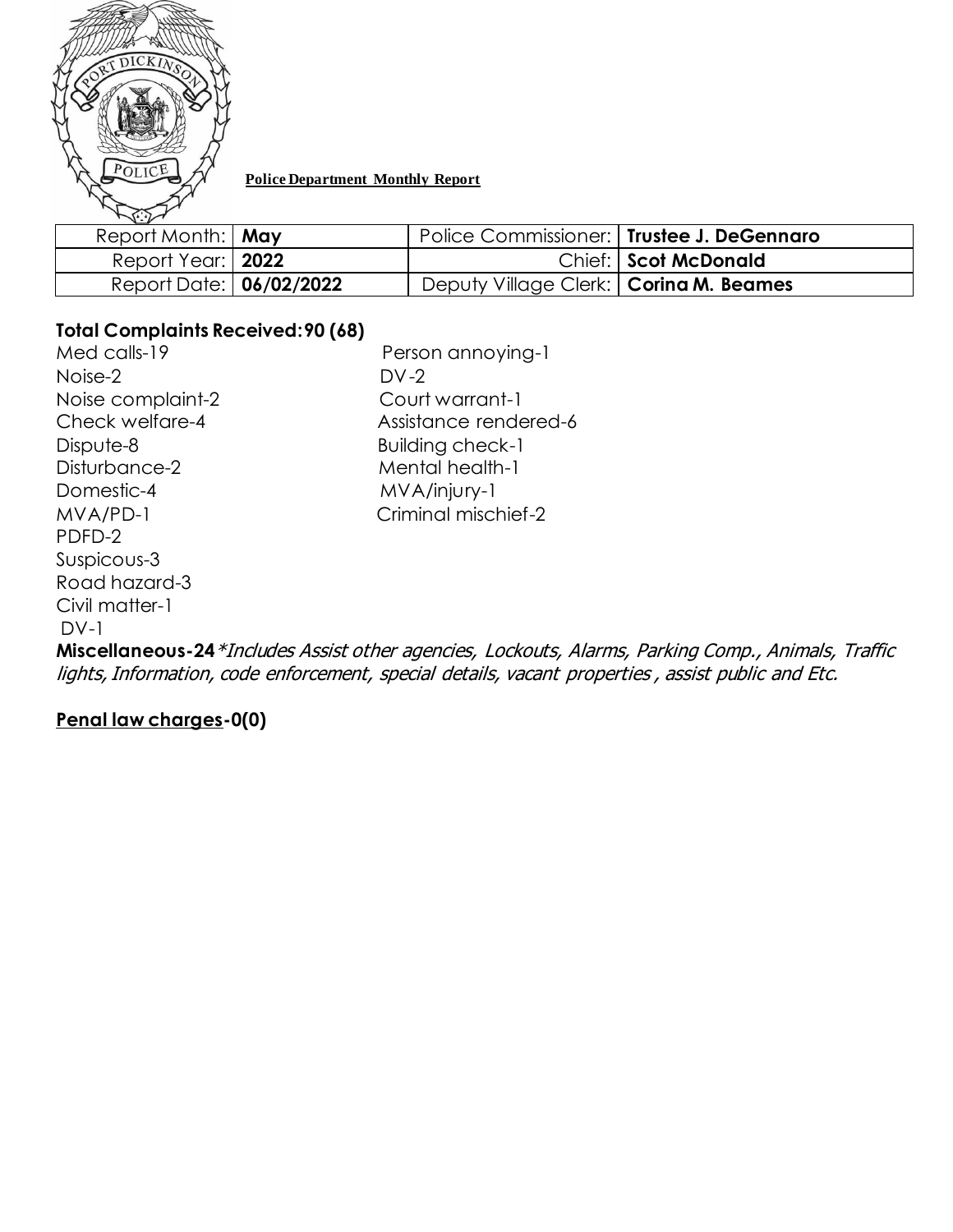# **Report of the Chief**

**May 2022** 



**TRAINING**

|                            | <b>Training</b> | Average        | <b>Total</b> |  |
|----------------------------|-----------------|----------------|--------------|--|
| <b>SUMMARY</b>             | <b>Hours</b>    | <b>Members</b> | Man          |  |
|                            | <b>Offered</b>  | <b>Present</b> | <b>Hours</b> |  |
|                            |                 |                |              |  |
| May                        | 13              | 5.4            | 74           |  |
|                            |                 |                |              |  |
| <b>YTD Totals</b>          | 68              | 5.82           | 438          |  |
|                            |                 |                |              |  |
| Non Department 35 Training |                 |                |              |  |
|                            |                 |                |              |  |
|                            |                 |                |              |  |

|    |             |                                            | <b>Training</b>                |                           | <b>Total</b>               |
|----|-------------|--------------------------------------------|--------------------------------|---------------------------|----------------------------|
| Wk | <b>Date</b> | Lesson                                     | <b>Hours</b><br><b>Offered</b> | <b>Members</b><br>Present | <b>Man</b><br><b>Hours</b> |
|    |             |                                            |                                |                           |                            |
|    | 5/2/2022    | <b>EMS Training - EMR Course Day 5</b>     | 4                              | 6                         | 24                         |
|    |             |                                            |                                |                           |                            |
|    | 5/9/2022    | <b>Monthly Rig Checks</b>                  | $\mathbf{1}$                   | $\overline{2}$            | $\overline{2}$             |
|    |             |                                            |                                |                           |                            |
|    | 5/9/2022    | <b>Monthly Meeting</b>                     |                                | 9                         |                            |
|    |             |                                            |                                |                           |                            |
|    | 5/14/2022   | <b>EMS Training - EMR Course Day 6</b>     | 4                              | 5                         | 20                         |
|    |             |                                            |                                |                           |                            |
|    | 5/16/2022   | Thermal Imager Use - Old vs new<br>cameras | $\overline{2}$                 | 10                        | 20                         |
|    |             |                                            |                                |                           |                            |
|    | 5/23/2022   | <b>Hose Testing</b>                        | $\overline{2}$                 | 4                         | 8                          |
|    |             |                                            |                                |                           |                            |